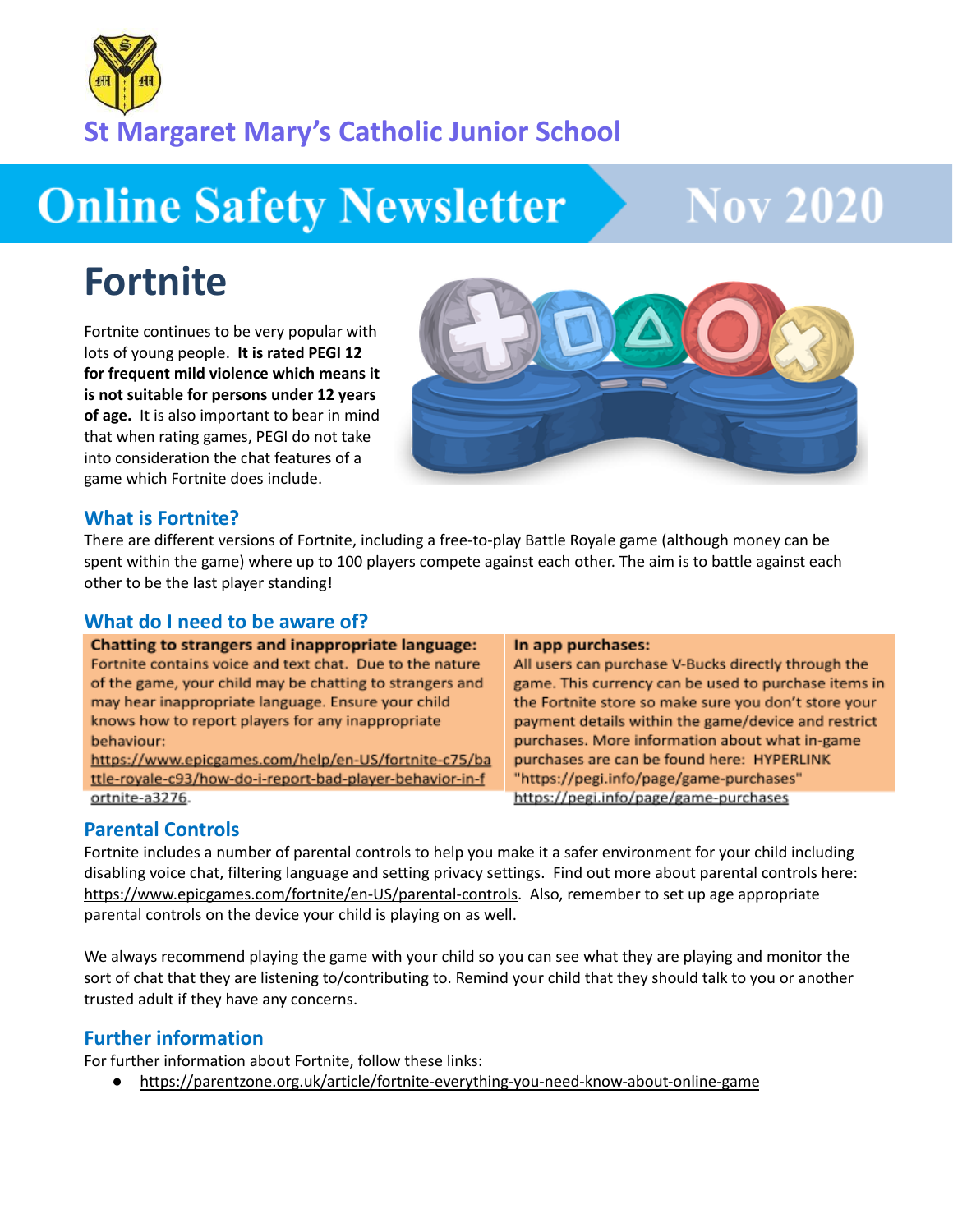# Age Ratings Do you check?

**Video games** under do so at their own discretion. No liability is entered nto. Current

Video games are rated using the PEGI system, PEGI rates games across 5 different age groups, these are 3, 7, 12, 16 and 18. So if a game is rated as 16, it means that the game is **not suitable** for those under the age of 16. **The PEGI rating considers the age suitability of a game, not the level of difficulty.** (Source: <https://pegi.info/>) In addition, PEGI rate the game based on the features of the game and provide icons to easily identify what type of content is within the game, for example drugs, bad language or gambling. A full description of each 'content descriptor' is available here: [https://pegi.info/what-do-the-labels-mean.](https://pegi.info/what-do-the-labels-mean)



Apps and Social media platforms are all age rated social social social social social platforms are all age rated social social social social social platforms are all age rated social social social social social social soci

you can check whether your child should be using them. Age ratings are clearly labeled within the App store and Play store but it is important to be aware that it https://www.childnet.com/blog/tiktok-a can be the developer that sets the age rating so remember to review the app yourself.

### **What can I do?**

Age ratings are there to protect your child and ensure that your child is only playing games suitable to their age and reduce any potential risks. Talk to your child about why games and apps have an age rating and set clear ground rules. In addition:

- Use parental controls to help protect your child.
- Use <https://www.commonsensemedia.org/app-reviews> to see their reviews on lots of different apps.
- You can download the PEGI app so you can quickly search for games to find out what age they are suitable for. <https://pegi.info/app>
- Use <https://www.taminggaming.com/home> to find suitable games for your child to play.

### **Further guidance**



### How to protect your child's personal information

CEOP and Parent Zone have produced this article about personal information and how you can help your child protect their personal information and recognise the risks.

https://parentinfo.org/article/your-childs-personal-information-and-how-to-prot ect-it-online-primary

## **TikTok**

Childnet have produced an updated guide to using TikTok and the parental

n-updated-guide-for-parents-and-carers

### **Supporting children** and young people with SEND online

Internet Matters have produced this document which outlines some advice for parents and carers to help children and young people with special educational needs and disabilities (SEND) stay safe online.

https://www.internetmatters.org/wp-co ntent/uploads/2020/10/Internet-Matters -Guide-supporting-children-with-send-saf er-gaming-online.pdf

Further advice can also be found here:

https://www.internetmatters.org/inclusi ve-digital-safety/advice-for-parents-andcarers/supporting-children-with-send/co nnecting-and-sharing-online/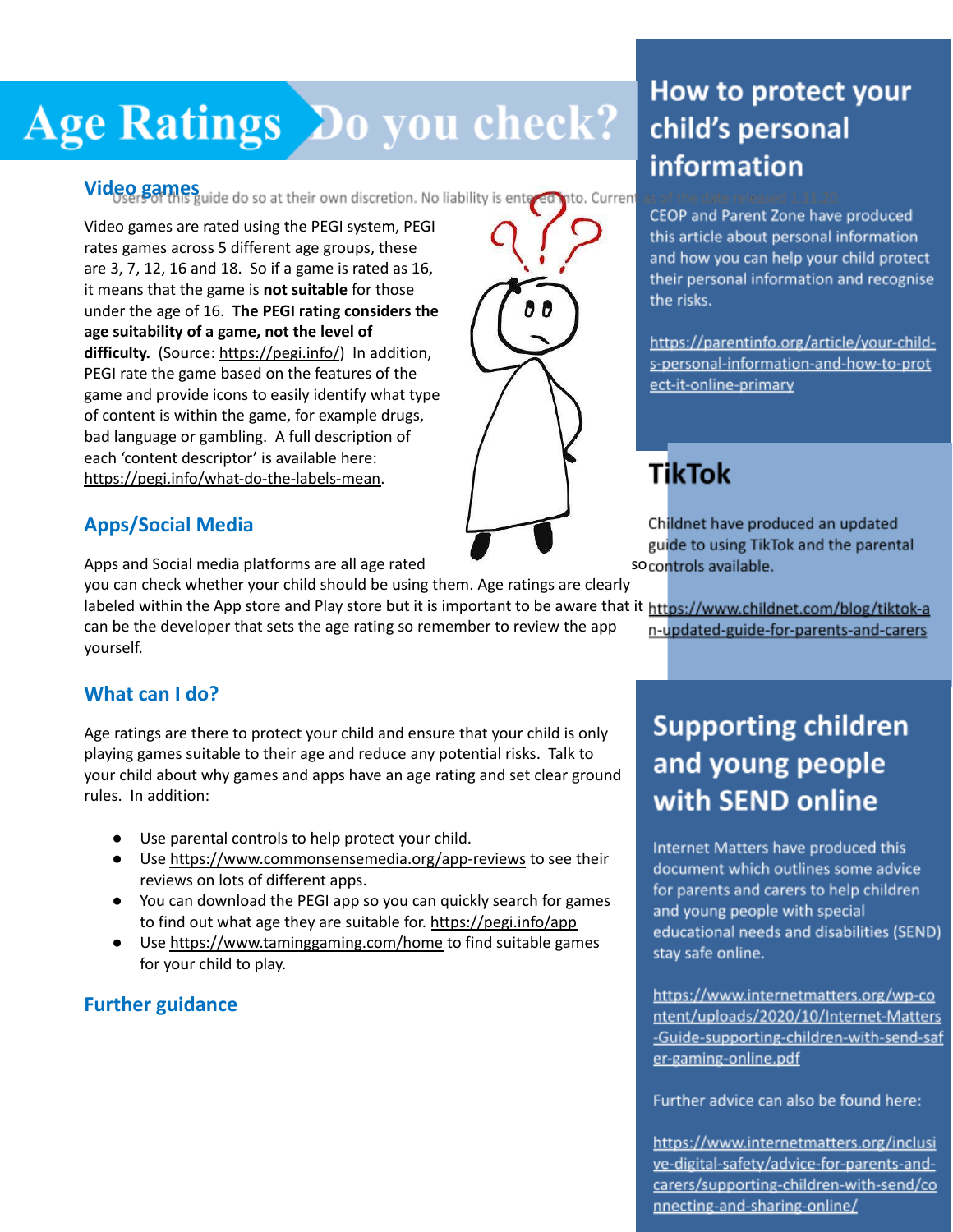### **●** <https://www.thinkuknow.co.uk/parents/articles/gaming-whats-appropriate-for-your-child/>  $\epsilon$ <sup>*e*</sup>

### **If it's unacceptable offline then it's unacceptable online.**

It's important to talk to your child about how they behave online, if they choose to use technology to call somebody names or spread hurtful rumours then they are involved in online bullying. Talk to your child, ask them how they would feel if the same was said or done to them?

### **What are your children saying online?**

It can be very easy online for children to behave in a way that they wouldn't if they were face to face with each other. Talk to your children about how they are speaking to others online. Childnet



have some great advice in response to two key questions your child might ask:

#### **What makes a good friend online?**

<https://www.childnet.com/young-people/primary/get-answers/what-makes-a-good-online-friend>

#### **What should I do if someone online is mean to me?**

[https://www.childnet.com/young-people/primary/get-answers/what-should-i-do-if-someone-online-is-mean-to](https://www.childnet.com/young-people/primary/get-answers/what-should-i-do-if-someone-online-is-mean-to-me/)[me/](https://www.childnet.com/young-people/primary/get-answers/what-should-i-do-if-someone-online-is-mean-to-me/)

### **What can I do if my child is getting bullied?**

Explain to them what to do if somebody is mean to them online, explain that they shouldn't respond to them. Show them how to use reporting tools and emphasise they should always talk to a trusted adult. NSPCC have listed their tips on how to cope and what you should do:

<https://www.nspcc.org.uk/what-is-child-abuse/types-of-abuse/bullying-and-cyberbullying/#support>

### **Further information**

There is a lot of information available online containing lots of advice and where to seek additional support.

- <https://www.nationalbullyinghelpline.co.uk/cyberbullying.html>
- <https://respectme.org.uk/adults/online-bullying>
- <https://www.nspcc.org.uk/what-is-child-abuse/types-of-abuse/bullying-and-cyberbullying/>
- <https://www.childline.org.uk/info-advice/bullying-abuse-safety/types-bullying/online-bullying/>
- *●* <https://www.childnet.com/parents-and-carers/hot-topics/cyberbullying>